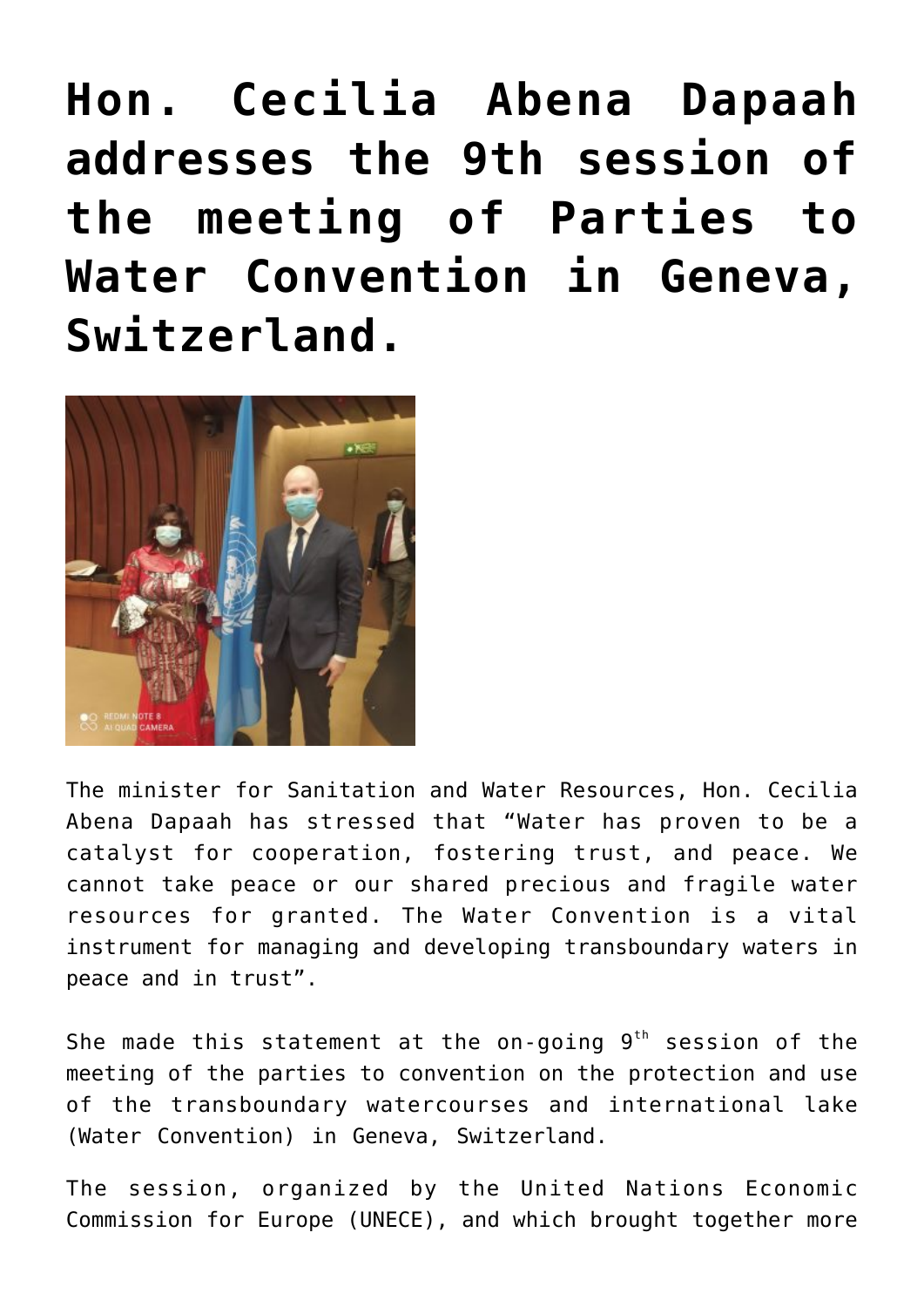than 500 representatives of Ministries responsible for water, environment, foreign affairs and development cooperation provides a platform for reviewing and accelerating progress towards achieving SDG target 6.5.

Addressing a panel discussion on the role of the water convention in fostering peace, the Minister shared Ghana's story on how transboundary water cooperation between Ghana and neighbouring countries has contributed to peace and sustainable development in the subregion and why Ghana acceded to the Water Convention.

## **Transboundary water cooperation between Ghana and neighbouring countries**

She explained in her statement that Ghana's accession and implementation of the two International Water Conventions i.e., the 1992 Water Convention and the 1997 Water courses Convention has contributed immensely to peace and stability as well as sustainable development especially in the Volta Basin – due to the fact that the country shares the transboundary Volta River Basin with five other riparian countries – Benin, Burkina Faso, Cote d'Ivoire, Mali and Togo.

A notable contribution of Ghana's accession, she reiterated, is the sending of signals to her riparian neighbours and to international water actors of the country's willingness to cooperate and enhance trust in terms of good governance, support the implementation of obligations, especially that of prior notification of planned measures and actions that are aimed at prevention, control and reduction of significant impacts to other riparian States.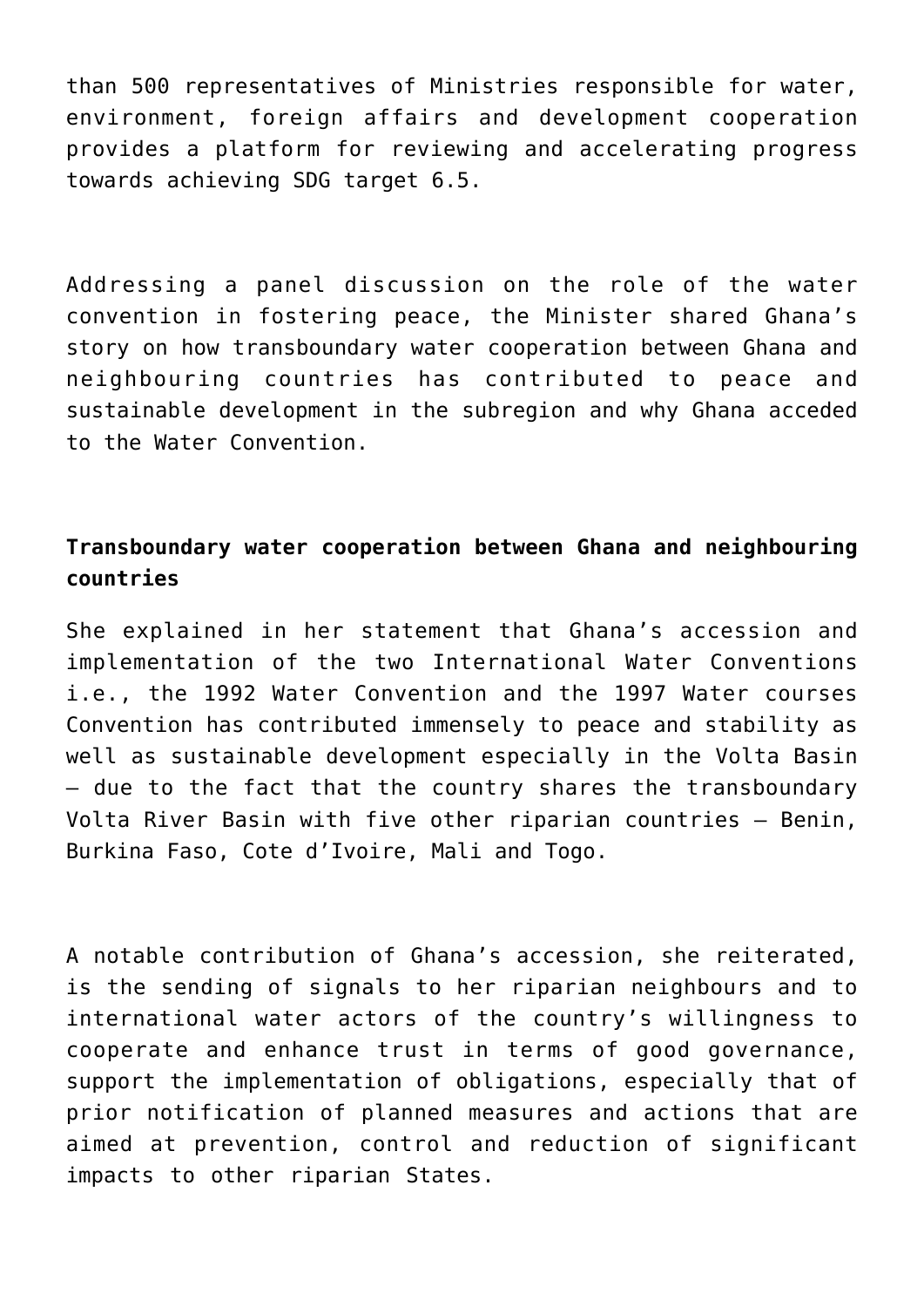She made specific reference to, for instance, the seasonal water discharges from the Bagre Dam in Burkina Faso, the planned Pwalugu Multipurpose Dam Project purposely for irrigation development, energy generation, and flood control in the northern part of Ghana, and arrangements with Togo to develop the joint trans-border Sogakope-Lome Water Supply system.

According to the Hon. Minister, Ghana is balancing communitybased practices and mechanisms in conflict resolution with international mechanisms for negotiation, mediation, arbitration, and other modes of conflict management in water resources at all levels, and is extending the design and implementation of her national water policies and strategies to cross-sectoral inter-linkages and inter-sectoral actors to sustain programs and initiatives at the national and transboundary levels.

This she said, will promote transboundary cooperation and peace on water.

## **Why Ghana accedes to the Water Convention**

The Ghanaian population largely depends directly on the natural resource base of the Volta Basin, which provides substantial domestic water supply, hydropower, irrigation and industrial needs and produces significant socioeconomic interdependencies among the riparian countries. Also, about 30% of Ghana's freshwater flows from outside the country's international borders, and these explain Ghana's accession to the Water Convention.

## **Government's Commitment**

The sector minister has assured that the Government, led by